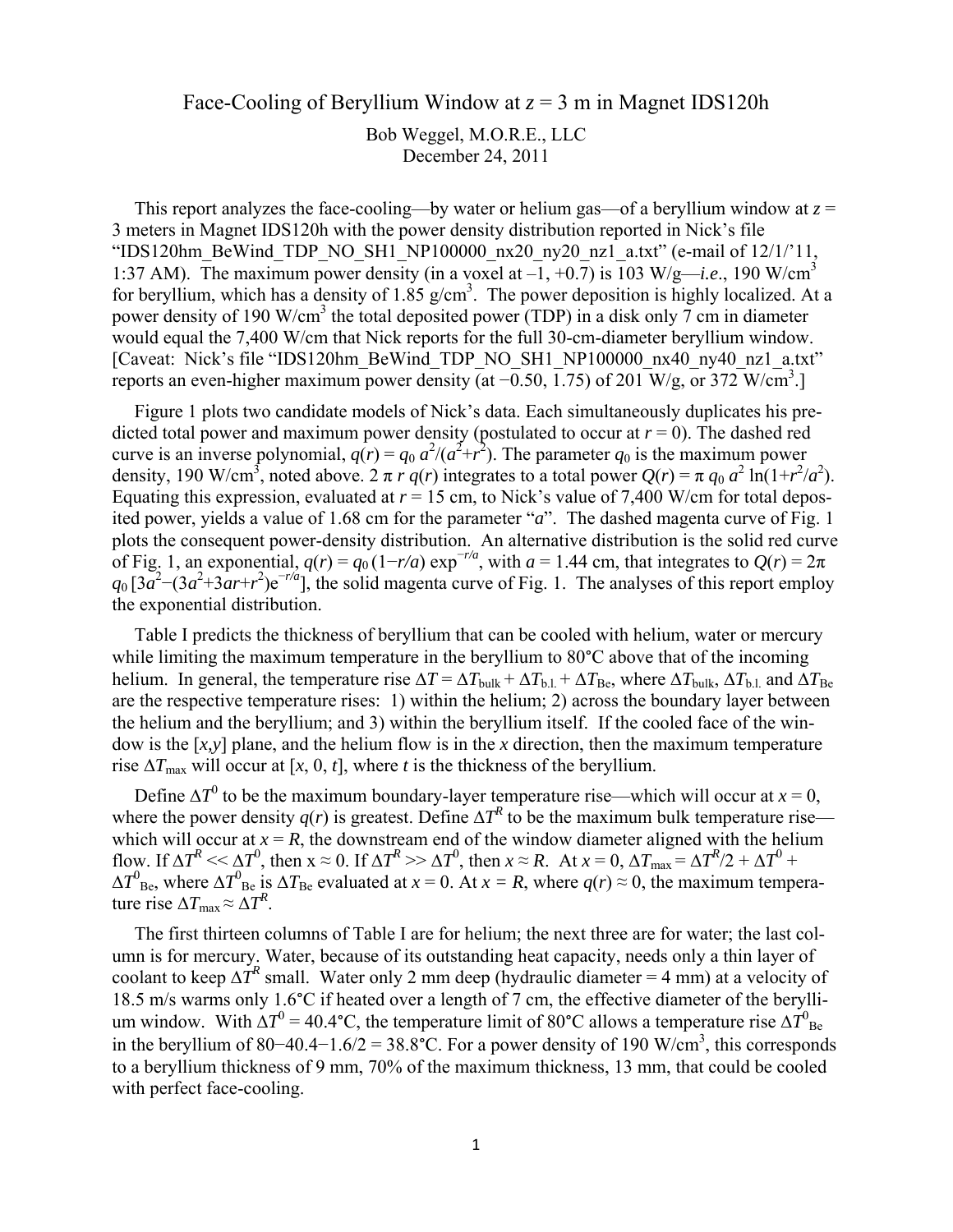For helium, the third column is a base case, for which the helium pressure is 5 bars ( $\sim$ 5 atmospheres), the hydraulic diameter is 2 cm, and the velocity is 144 m/s, achievable with a pressure drop of 20 kPa (4% of the ambient pressure) in a passage 1 meter long. This assumed passage length is 3⅓ times the diameter of the beryllium window itself, to allow for pressure losses in getting to and from the window.

Columns 1 through 5 predict the thickness of beryllium with hydraulic diameters from 1 cm to 3 cm—i.e., the layer of helium that cools the beryllium has a thickness of 5 mm to 15 mm. Increasing the passage height threefold increases by a factor of 2.3—from 3.2 mm to 7.4 mm—the beryllium thickness permitted by the postulated constraint of a maximum temperature rise of 80°C. The increase arises from the threefold improvement in heat-transfer coefficient—from 1.1 to 3.2 W/(cm<sup>2</sup> K)—arising from the fourfold increase in Reynolds number, from 47,000 to 188,000. This in turn arises from the threefold increase in hydraulic diameter and 34% increase in velocity, from 116 m/s to 156 m/s.

The next four columns restore the base values of hydraulic diameter and helium-pressure-drop percentage but vary the helium pressure from 1 bar to 10 bars. A tenfold increase in helium pressure increases the permissible thickness of beryllium by a factor of 4.7 (8.2 mm/1.7 mm), attributable mostly to the tenfold increase in helium heat capacity per unit volume.

The next four columns vary the pressure-drop percentage by a factor of three, from 2% to 6%. The permissible beryllium thickness increases by a factor of only  $6.6/4.7 = 1.4$ , because the only source of improvement is a factor of 1.8 increase in helium velocity. Figure 2 plots the results highlighted in the previous four paragraphs.

Table I and Fig. 2 ignore radial conduction of heat; Fig. 3 suggests the validity of this simplification by revealing the minimal increase in maximum temperature in a beryllium window that results from isolating its heated zone (of 7 cm diameter, as in paragraph #1) from the rest of the disk outside it.

A complication in estimating analytically the temperature rise in the helium, for input to the FEM program for predicting the other temperature rises, is that the power-density distribution  $q(r)$  is axisymmetric but the helium flow is not. To estimate the bulk temperature rise of the helium as a function of position [*x, y*], assuming negligible tangential heat flow in the beryllium, requires integrating  $q(r) dx$ . An approximation to the integrand that closely resembles the original for  $x = 0$  and for  $y = 0$  is  $q_0$  (1+*x/c*) e<sup> $-x/c$ </sup> (1+*y/c*) e<sup> $-y/c$ </sup>. Here the parameter  $c = 1.56$  cm instead of 1.44 cm, in order that the integral over the entire window yield 7,400 W/cm. Integration from 0 to *x* yields  $q_0(1+y/c) e^{-y/c} \{1-[1+x/(2c)] e^{-x/c}\}$ . Integration from  $-\infty$  to *x* gives  $\Delta T(x, y) = \frac{1}{2} \Delta T^R$  $(1+y/c) e^{-y/c}$  {2−[1+*x*/(2*c*)]  $e^{-x/c}$ .

The thermal strains created by the non-axisymmetric temperature distribution may distort the beryllium window. If this is likely to give problems, then it may be useful to stiffen the window with ribs or make the window progressively thicker as permitted by the decrease in power density with increasing radius. Such stiffening may be necessary to resist the pressure from the coolant fluid. A double window, with each member of the pair braced by its partner via ribs that cross the midplane, may simultaneously greatly decrease the distortion of each window and decrease the boundary-layer temperature rise in the window by utilizing the surface area of the ribs.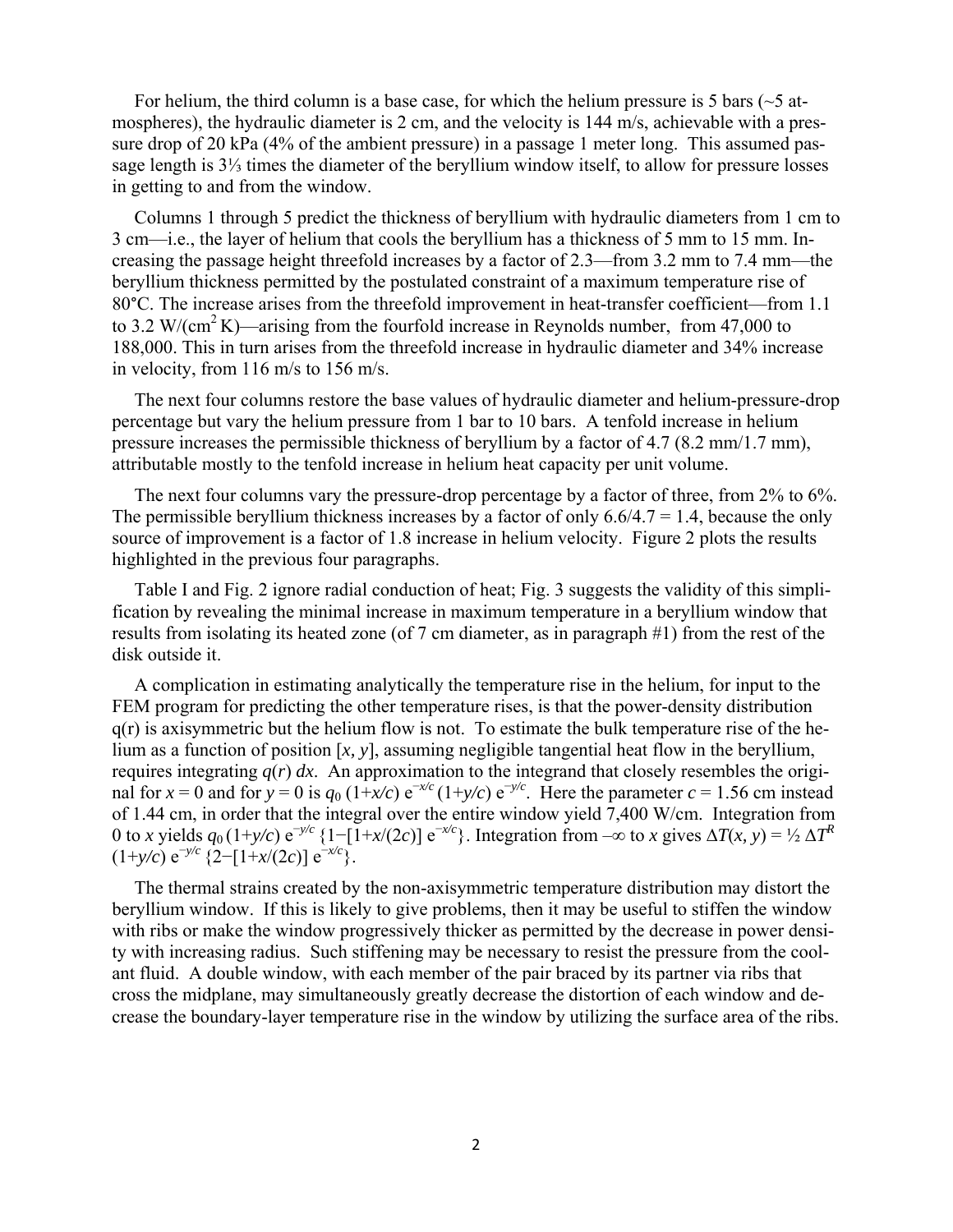

Curve Fits to Power Density and Total Power in IDS120h Beryllium Window 1-cm Thick at  $z = 3$  m

Fig. 1: Exponential (solid-line) & inverse-polynomial (dashed-line) curve fits to power density,  $q(r)$ , & total deposited power, TDP, in 1-cmthick beryllium window at  $z = 3$  meters in Magnet IDS120h. For each curve,  $q_{\text{max}} = q(r=0) = q_0 = 190 \text{ W/cm}^3$ , and TDP ( $r=15 \text{cm}$ ) = 7,400 W/cm.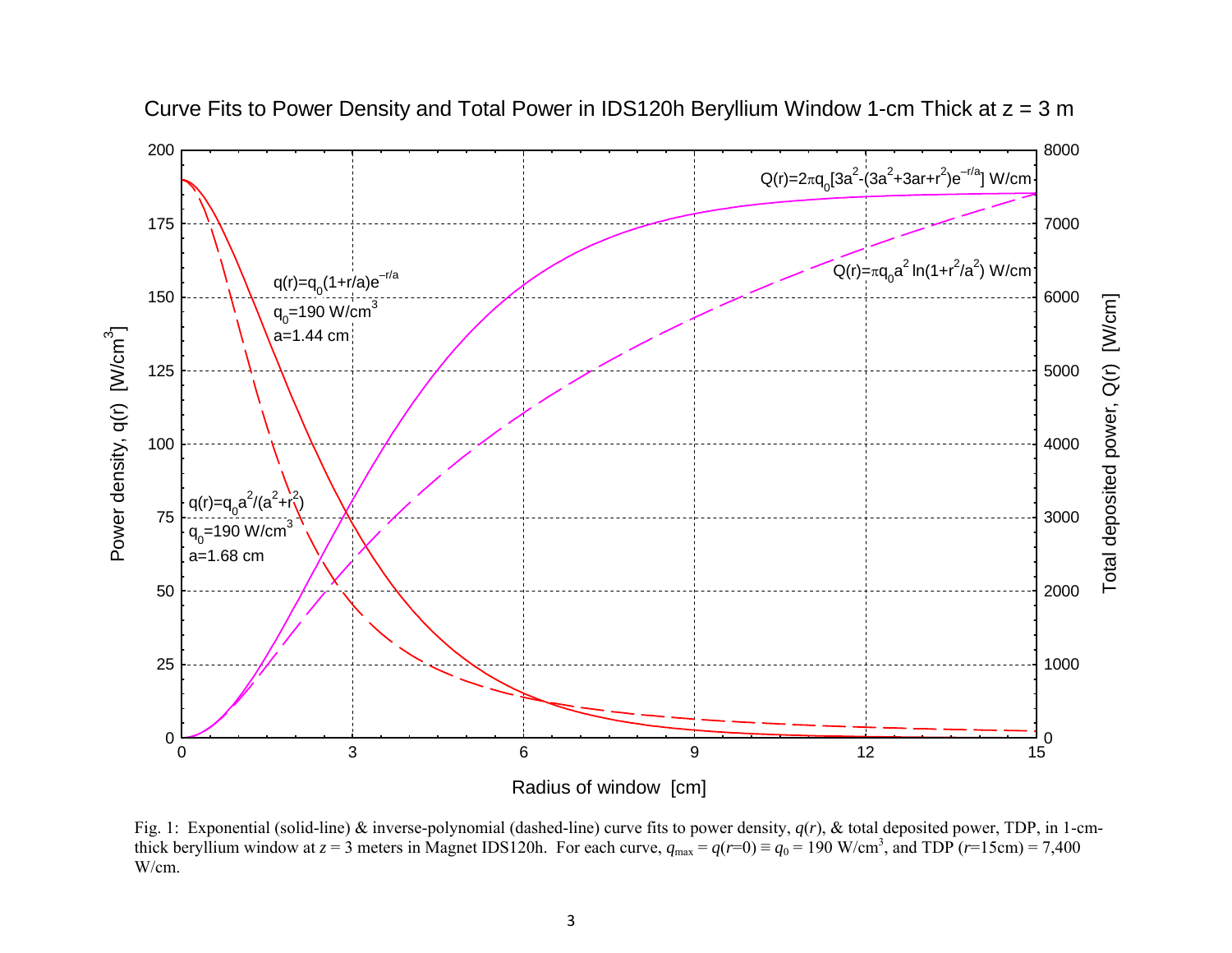|  |  |  |  |  | Table I: Coolant Velocity & Beryllium Thickness to Limit Peak Temperature Rise to 80°C in Be Window Heated as in Red Curve of Fig. 1. |
|--|--|--|--|--|---------------------------------------------------------------------------------------------------------------------------------------|
|  |  |  |  |  |                                                                                                                                       |

|                                     |                          |                        | He    | He    | He    | He    | He    | He    | He    | He    | He    | He    | He    | He    | He    | H <sub>2</sub> 0 | H <sub>2</sub> 0 | H <sub>2</sub> 0 | Hg     |
|-------------------------------------|--------------------------|------------------------|-------|-------|-------|-------|-------|-------|-------|-------|-------|-------|-------|-------|-------|------------------|------------------|------------------|--------|
| Pressure (bar; ~atm)                |                          | bar                    | 5.0   | 5.0   | 5.0   | 5.0   | 5.0   | 1.0   | 2.5   | 7.5   | 10.0  | 5.0   | 5.0   | 5.0   | 5.0   | 5.0              | 5.0              | 5.0              | 10.0   |
| Density                             | ρ                        | kg/m <sup>3</sup>      | 0.813 | 0.813 | 0.813 | 0.813 | 0.813 | 0.163 | 0.406 | 1.219 | 1.626 | 0.813 | 0.813 | 0.813 | 0.813 |                  |                  |                  | 13579  |
| Density @ 300 K                     | ρ                        | kg/m <sup>3</sup>      | 0.800 | 0.800 | 0.800 | 0.800 | 0.800 | 0.160 | 0.401 | 1.199 | 1.597 | 0.800 | 0.800 | 0.800 | 0.800 | 997              | 997              | 997              | 13562  |
| Desired pressure drop               | $\Delta P$               | kPa                    | 20.0  | 20.0  | 20.0  | 20.0  | 20.0  | 4.0   | 10.0  | 30.0  | 40.0  | 10.0  | 15.0  | 25.0  | 30.0  | 500              | 500              | 500              | 1000   |
| Assumed velocity                    | m/s                      | m/s                    | 116   | 133   | 144   | 151   | 156   | 133   | 139   | 146   | 148   | 100   | 124   | 161   | 177   | 14.1             | 18.5             | 20.6             | 7.44   |
| Assumed velocity                    | mph                      | Mph                    | 260   | 298   | 322   | 337   | 348   | 296   | 312   | 327   | 330   | 224   | 277   | 361   | 397   | 31.6             | 41.3             | 46.0             | 16.6   |
| Velocity head, $\Delta P_{head}$    | 16.4                     | kPa                    | 5.51  | 7.25  | 8.43  | 9.26  | 9.87  | 1.44  | 3.97  | 13.0  | 17.7  | 4.09  | 6.25  | 10.6  | 12.8  | 101              | 173              | 215              | 382    |
| Percent of pressure drop            | 7.76                     |                        | 1.10  | 1.45  | 1.69  | 1.85  | 1.97  | 1.44  | 1.59  | 1.74  | 1.77  | 0.82  | 1.25  | 2.13  | 2.57  | 20.2             | 34.7             | 42.9             | 38.2   |
| Hydraulic diameter, D <sub>h</sub>  | 1.70                     | cm                     | 1.00  | 1.50  | 2.00  | 2.50  | 3.00  | 2.00  | 2.00  | 2.00  | 2.00  | 2.00  | 2.00  | 2.00  | 2.00  | 0.20             | 0.40             | 0.60             | 0.40   |
| Viscosity                           | μ                        | µPa•s                  | 19.6  |       |       |       |       |       |       |       | 0.640 |       |       |       |       | 856              | 856              | 856              | 1500   |
| Viscosity @ 300 K                   | $\mathsf{u}$             | $\mu$ Pa•s             | 19.9  | 19.9  | 19.9  | 19.9  | 19.9  | 19.9  | 19.9  | 19.9  | 19.9  | 19.9  | 19.9  | 19.9  | 19.9  | 833              | 833              | 833              | 1577   |
| Reynolds number                     | x103                     | $\rho$ v $D_h / \mu$   | 46.7  | 80.4  | 116   | 151   | 188   | 21.3  | 56.1  | 176   | 237   | 80.5  | 99.5  | 130   | 143   | 33.7             | 88.3             | 147.5            | 256    |
| <b>Friction factor</b>              | $\mathbf{f}$             | $ -$                   | 0.021 | 0.019 | 0.017 | 0.017 | 0.016 | 0.026 | 0.020 | 0.016 | 0.015 | 0.019 | 0.018 | 0.017 | 0.017 | 0.023            | 0.018            | 0.017            | 0.015  |
| Length of passage                   | $L_{\text{hyd}}$         | M                      | 1.0   | 1.0   | 1.0   | 1.0   | 1.0   | 1.0   | 1.0   | 1.0   | 1.0   | 1.0   | 1.0   | 1.0   | 1.0   | 0.3              | 0.3              | 0.3              | 0.3    |
| Pressure-drop error                 | 0.00                     | $\%$                   | 0.0   | 0.0   | 0.0   | 0.0   | 0.0   | 0.0   | 0.0   | 0.0   | 0.0   | 0.0   | 0.0   | 0.0   | 0.0   | 0.0              | 0.0              | 0.0              | 0.0    |
| Heat capacity @ 300 K               | $C_{p}$                  | kJ/(K•m <sup>3</sup> ) | 4.16  | 4.16  | 4.16  | 4.16  | 4.16  | 0.83  | 2.08  | 6.23  | 8.30  | 4.16  | 4.16  | 4.16  | 4.16  | 4180             | 4180             | 4180             | 1885   |
| Thermal cond. @ 300 K               | Κ                        | mW/(K•m)               | 154.6 | 154.6 | 154.6 | 154.6 | 154.6 | 154.0 | 154.2 | 155.0 | 155.3 | 154.6 | 154.6 | 154.6 | 154.6 | 600              | 600              | 600              | 8690   |
| Computed Prandtl number             | Pr                       | Cpµ/pk                 | 0.669 | 0.669 | 0.669 | 0.669 | 0.669 | 0.672 | 0.671 | 0.668 | 0.666 | 0.669 | 0.669 | 0.669 | 0.669 | 5.83             | 5.83             | 5.83             | 0.025  |
| Reported Prandtl number             | Pr                       | $\overline{a}$         | 0.671 | 0.671 | 0.671 | 0.671 | 0.671 | 0.672 | 0.672 | 0.671 | 0.670 | 0.671 | 0.671 | 0.671 | 0.671 | 5.93             | 5.93             | 5.93             | 0.0241 |
| Dittus-Boelter coefficient          | h                        | W/(K•cm <sup>2</sup> ) | 1.07  | 1.65  | 2.20  | 2.73  | 3.24  | 0.57  | 1.24  | 3.08  | 3.91  | 1.65  | 1.95  | 2.42  | 2.61  | 1.97             | 4.25             | 6.40             | 1.10   |
| Power density                       | W <sub>v</sub>           | W/cm <sup>3</sup>      | 190.0 | 190.0 | 190.0 | 190.0 | 190.0 | 190.0 | 190.0 | 190.0 | 190.0 | 190.0 | 190.0 | 190.0 | 190.0 | 190.0            | 190.0            | 190.0            | 190.0  |
| Wall thickness, to                  |                          | cm                     | 0.322 | 0.471 | 0.586 | 0.675 | 0.743 | 0.173 | 0.368 | 0.723 | 0.815 | 0.472 | 0.538 | 0.624 | 0.655 | 0.623            | 0.904            | 1.018            | 0.406  |
| Percent coolant                     |                          | %                      | 60.8  | 61.4  | 63.0  | 64.9  | 66.9  | 85.2  | 73.1  | 58.0  | 55.1  | 67.9  | 65.0  | 61.6  | 60.4  | 13.8             | 18.1             | 22.8             | 33.0   |
| Heat flux density at x=0            | $W_{S}$                  | W/cm <sup>2</sup>      | 61.2  | 89.6  | 111   | 128   | 141   | 32.9  | 70.0  | 137   | 155   | 89.7  | 102   | 119   | 125   | 118              | 172              | 193              | 77.2   |
| Coolant flow rate per cm            | Q                        | lit/(s cm)             | 2.91  | 5.00  | 7.19  | 9.41  | 11.7  | 6.63  | 6.97  | 7.30  | 7.38  | 5.01  | 6.19  | 8.07  | 8.87  | 0.071            | 0.185            | 0.308            | 0.074  |
| Length of heated zone               | Lheated                  | cm                     | 7.0   | 7.0   | 7.0   | 7.0   | 7.0   | 7.0   | 7.0   | 7.0   | 7.0   | 7.0   | 7.0   | 7.0   | 7.0   | 7.0              | 7.0              | 7.0              | 7.0    |
| Bulk temperature rise               | $\Delta T_{\text{bulk}}$ | °C                     | 35.4  | 30.1  | 26.1  | 22.9  | 20.4  | 41.7  | 33.8  | 21.1  | 17.7  | 30.1  | 27.8  | 24.7  | 23.6  | 2.8              | 1.6              | 1.1              | 3.9    |
| Boundary-layer temp. rise           | $\Delta T_{\rm b.l.}$    | °C                     | 57.4  | 54.4  | 50.6  | 46.9  | 43.6  | 57.7  | 56.7  | 44.6  | 39.6  | 54.4  | 52.3  | 49.1  | 47.8  | 60.2             | 40.4             | 30.2             | 70.2   |
| Conduction temp. rise, $\Delta T_c$ | 2.00                     | $W/(K$ •cm $)$         | 4.9   | 10.6  | 16.3  | 21.6  | 26.3  | 1.4   | 6.4   | 24.8  | 31.5  | 10.6  | 13.8  | 18.5  | 20.4  | 18.4             | 38.8             | 49.2             | 7.8    |
| Hot-spot temperature rise           | $\Delta T_{max}$         | °C                     | 80.0  | 80.0  | 80.0  | 80.0  | 80.0  | 80.0  | 80.0  | 80.0  | 80.0  | 80.0  | 80.0  | 80.0  | 80.0  | 80.0             | 80.0             | 80.0             | 80.0   |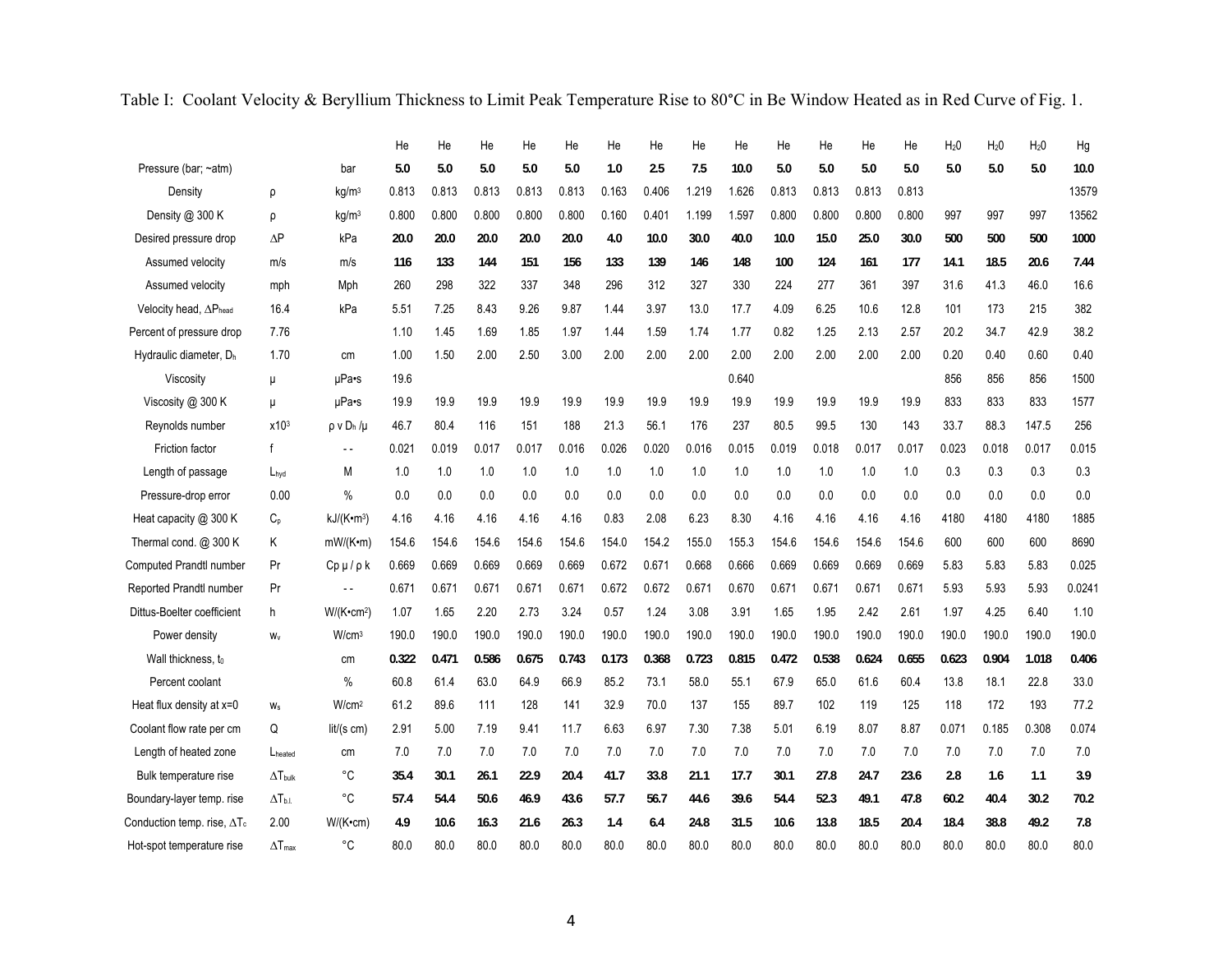

Beryllium Thickness, Helium Velocity,  $\Delta T_{_{\sf{bulk}}}$ ,  $\Delta T_{_{\sf{BL}}}$  &  $\Delta T_{_{\sf{Be}}}$  in Face-Cooled Window with  $\Delta T_{_{\sf{max}}}$ = 80°C

Helium-layer thickness [5–15 mm]; Pressure [1–10 bars; 1 bar ≡ 100 kPa ≅ 1 atm]; or ∆P [10–30 kPa]

Fig. 2: Be thickness [mm], He velocity [m/s] & bulk, boundary-layer & gradient temperature rises [°C] in Be window heated as in solid red curve of Fig. 1:  $q(r) = 190 (1 + r/c) e^{-r/c} W/cm^3$ , where  $c = 1.44$  cm. Circles: He pressure [bars]; triangles: He-layer thickness [mm]; squares: He pressure drop [kPa]. Red curves: He velocity [m/s]; black: Be thickness [mm]; blue, turquoise & green curves: bulk, boundary-layer & Be ∆ *T*'s [°C].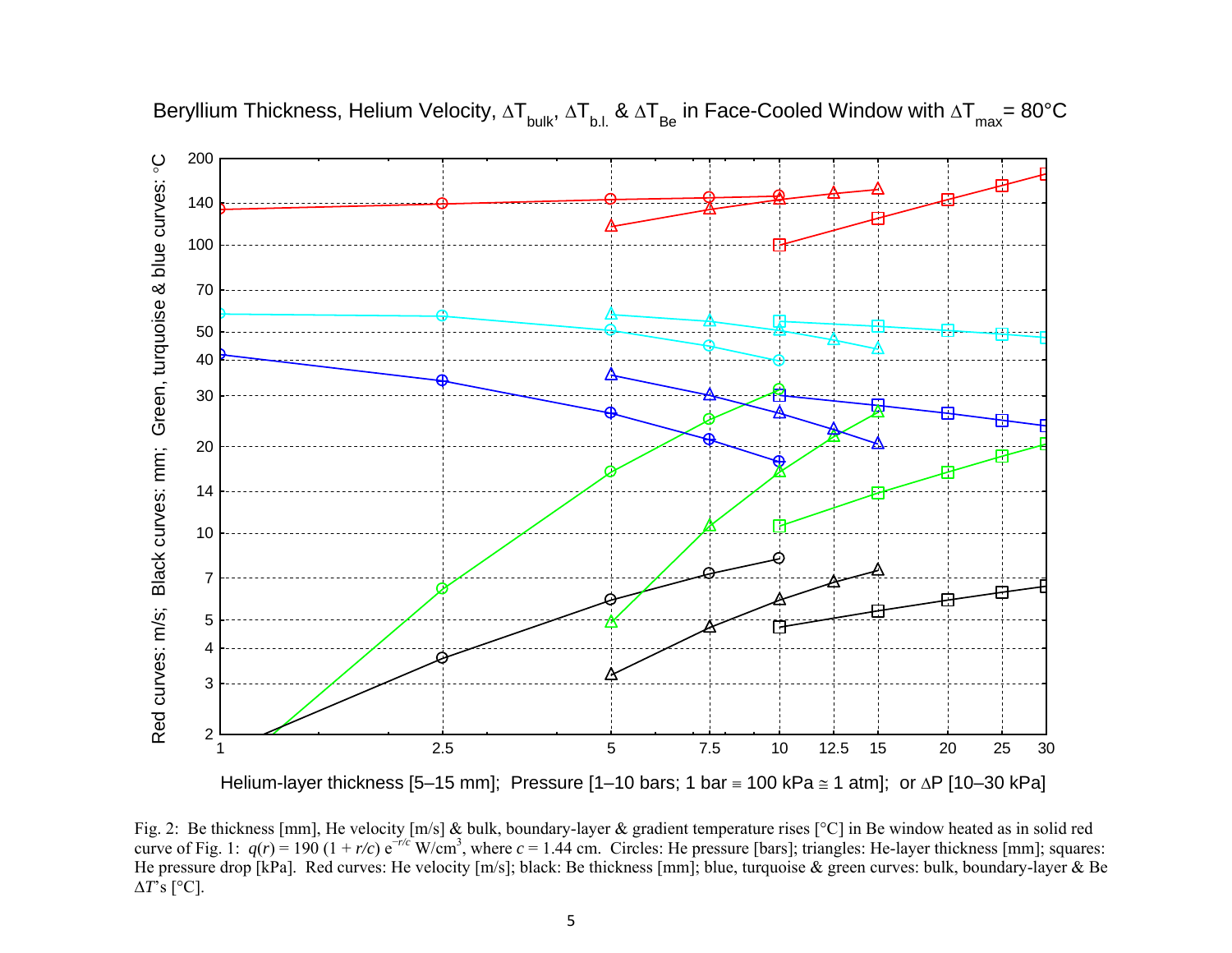

Figs. 3a-c: ∆*T* in quadrant of 9-mm-thick beryllium window cooled on bottom face by 2 mm of water flowing at 18.5 m/s in *x* direction;  $\Delta T^R = 1.6$ °C. Top: Window radius = 3.5 cm;  $q(r \le 3.5 \text{ cm}) = q_0 =$ 190 W/cm<sup>3</sup>;  $\Delta T_{b.l.}$  ≈ 40.8−1.6/2 = 40°C, as in Table I. Middle:  $q(r)$  as in (a), but window radius = 8 cm; the additional cooling surface reduces  $\Delta T_{\text{max}}$  by only 80.4–76.5 = 3.9°C. Bottom:  $q(r) = q_0 (1+r/c) e^{-r/c}$ , where  $c = 1.44$  cm; spreading out the heating reduces  $\Delta T_{\text{max}}$  by 76.5–61.2 = 15.3°C.